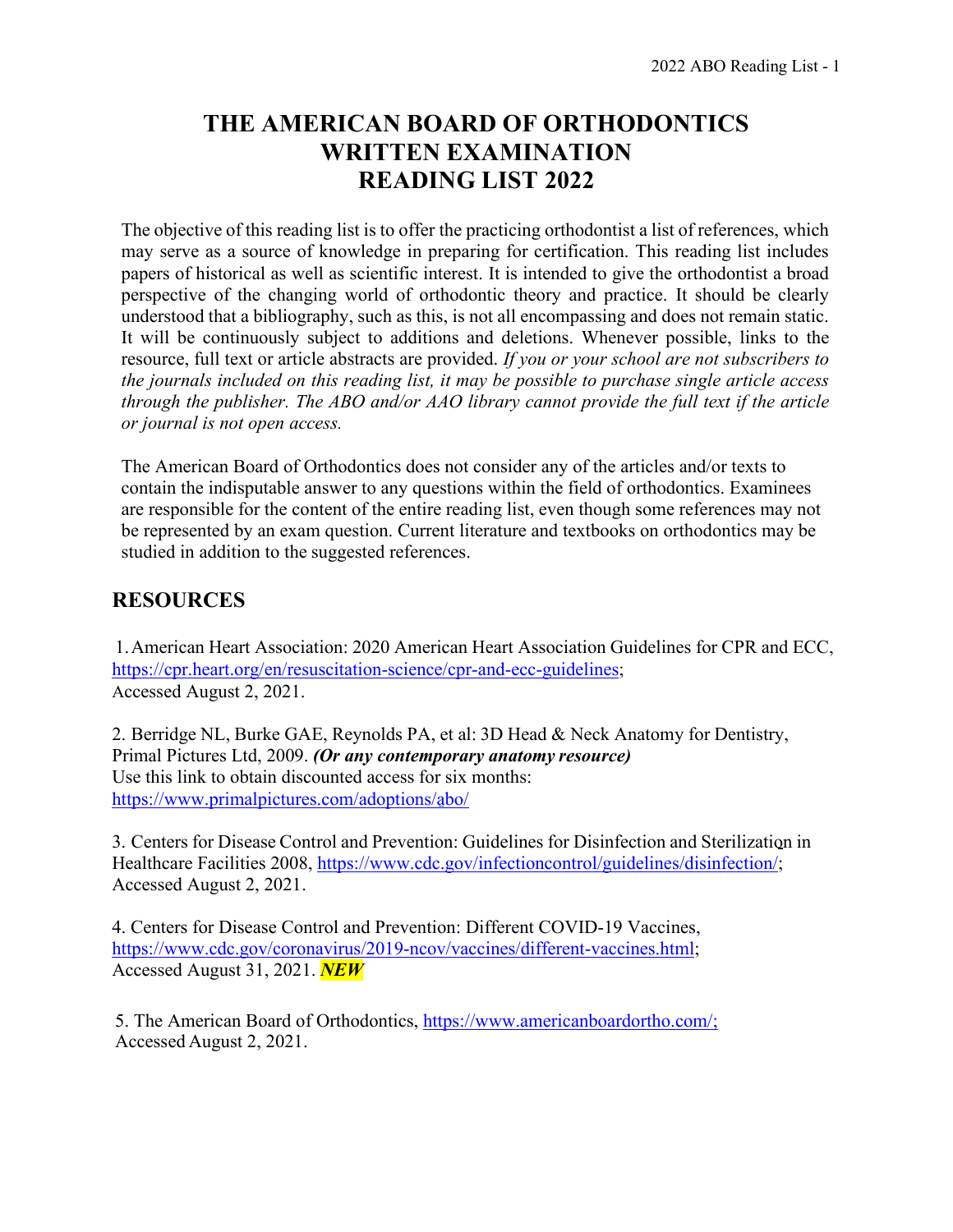#### **TEXTBOOKS**

- 1. English JD, Akyalcin S, Peltomaki T, et al: Mosby's Orthodontic Review, ed. 2, Mosby, 2015.
- 2. Graber L, Vanarsdall R, Vig KWL, Huang GJ: Orthodontics: Current Principles and Techniques, ed. 6, Mosby, 2017.
- 3. Jacobson A and Jacobson RL: Radiographic Cephalometry: From Basics to 3-D Imaging, ed. 2, Quintessence, 2007.
- 4. Nanci A: Ten Cate's Oral Histology: Development, Structure, and Function, ed. 9, Mosby, 2018.
- 5. Neville BW, Damm DE, Allen CM, et al: Oral and Maxillofacial Pathology, ed. 4, Elsevier, 2016.
- 6. Okeson JP: Management of Temporomandibular Disorders and Occlusion, ed. 8, Elsevier, 2019.
- 7. Proffit WR, Fields HW, Larson BE, et al: Contemporary Orthodontics, ed. 6, Elsevier, 2019.
- 8. Proffit WR, White L, Sarver DL: Contemporary Treatment of Dentofacial Deformity, Mosby, 2003.
- 9. Rule JT and Veatch RM: Ethical Questions in Dentistry, ed. 2, Quintessence, 2019.
- 10. Sperber GH and Sperber SM: Craniofacial Embryogenetics and Development,ed. 3, PMPH, 2019.
- 11. Standring S: Gray's Anatomy: The Anatomical Basis of Clinical Practice, ed. 42, Elsevier, 2021. *(Or any contemporary anatomy textbook)*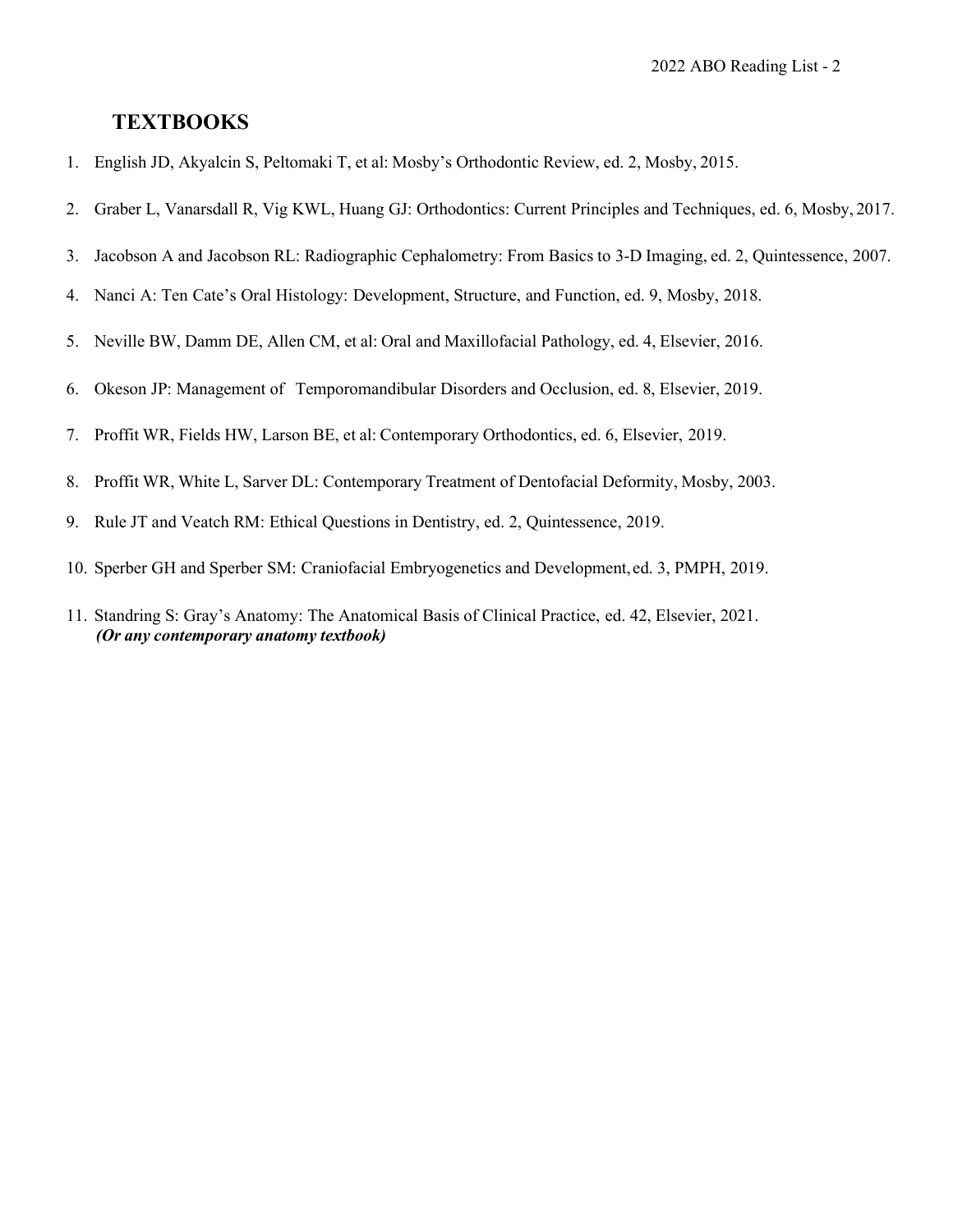# **JOURNAL ARTICLES**

#### *AMERICAN JOURNAL OF ORTHODONTICS AND DENTOFACIAL ORTHOPEDICS*

1. Ahn HW, Seo DH, Kim SH, et al: Morphologic evaluation of dentoalveolar structures of mandibular anterior teeth during augmented corticotomy-assisted decompensation. American Journal of Orthodontics and Dentofacial Orthopedics 150(4):659-669, October 2016. [https://www.ajodo.org/article/S0889-5406\(16\)30265-7/fulltext](https://www.ajodo.org/article/S0889-5406(16)30265-7/fulltext) *NEW*

2. Armstrong MM: Controlling the magnitude, direction, and duration of extraoral force. American Journal of Orthodontics and Dentofacial Orthopedics 59(3):217-242, March 1971. [https://www.ajodo.org/article/0002-9416\(71\)90097-2/fulltext](https://www.ajodo.org/article/0002-9416(71)90097-2/fulltext) *NEW*

3. Bartzela T, Türp JC, Motschall E, et al: Medication effects on the rate of orthodontic tooth movement: a systematic literature review. American Journal of Orthodontics and Dentofacial Orthopedics 135(1):16-26, January 2009. [https://www.ajodo.org/article/S0889-5406\(08\)00885-8/fulltext](https://www.ajodo.org/article/S0889-5406(08)00885-8/fulltext) *NEW*

4. Becker A and Chaushu S: Etiology of maxillary canine impaction: a review. American Journal of Orthodontics and Dentofacial Orthopedics 148(4):557–567, October 2015. [https://www.ajodo.org/article/S0889-5406\(15\)00842-2/abstract](https://www.ajodo.org/article/S0889-5406(15)00842-2/abstract)

5. Behrents RG, Valanju Shelgikar A, Conley RS, et al: Obstructive sleep apnea and orthodontics: an American Association of Orthodontists white paper. American Journal of Orthodontics and Dentofacial Orthopedics 156(1):13-28.e1, July 2019. [https://www.ajodo.org/article/S0889-5406\(19\)30278-1/fulltext](https://www.ajodo.org/article/S0889-5406(19)30278-1/fulltext)

6. Brennan MM and Gianelly AA: The use of the lingual arch in the mixed dentition to resolve incisor crowding. American Journal of Orthodontics and Dentofacial Orthopedics 117(1):81-85, January 2000.

[https://www.ajodo.org/article/S0889-5406\(00\)70252-6/fulltext](https://www.ajodo.org/article/S0889-5406(00)70252-6/fulltext)

7. Bishara SE, Hoppens BJ, Jakobsen JR, et al: Changes in the molar relationship between the deciduous and permanent dentitions: a longitudinal study. American Journal of Orthodontics and Dentofacial Orthopedics 93(1):19-28, January 1988. [https://www.ajodo.org/article/0889-5406\(88\)90189-8/fulltext](https://www.ajodo.org/article/0889-5406(88)90189-8/fulltext)

8. Bishara SE, Khadivi P, Jakobsen JR: Changes in tooth size-arch length relationship from the deciduous to the permanent dentition: a longitudinal study. American Journal of Orthodontics and Dentofacial Orthopedics 108(6):607-613, December 1995. [https://www.ajodo.org/article/S0889-5406\(95\)70006-4/abstract](https://www.ajodo.org/article/S0889-5406(95)70006-4/abstract)

9. Björk A and Skieller V: Facial development and tooth eruption: an implant study at the age of puberty. American Journal of Orthodontics and Dentofacial Orthopedics 62(4):339-383, October 1972.

[https://www.ajodo.org/article/S0002-9416\(72\)90277-1/pdf](https://www.ajodo.org/article/S0002-9416(72)90277-1/pdf)

10. Chae JM, Park JH, Kojima Y, et al: Biomechanical analysis for total distalization of the mandibular dentition: a finite element study. American Journal of Orthodontics and Dentofacial Orthopedics 155(3):388-397, March 2019. [https://www.ajodo.org/article/S0889-5406\(18\)31032-1/fulltext](https://www.ajodo.org/article/S0889-5406(18)31032-1/fulltext) *NEW*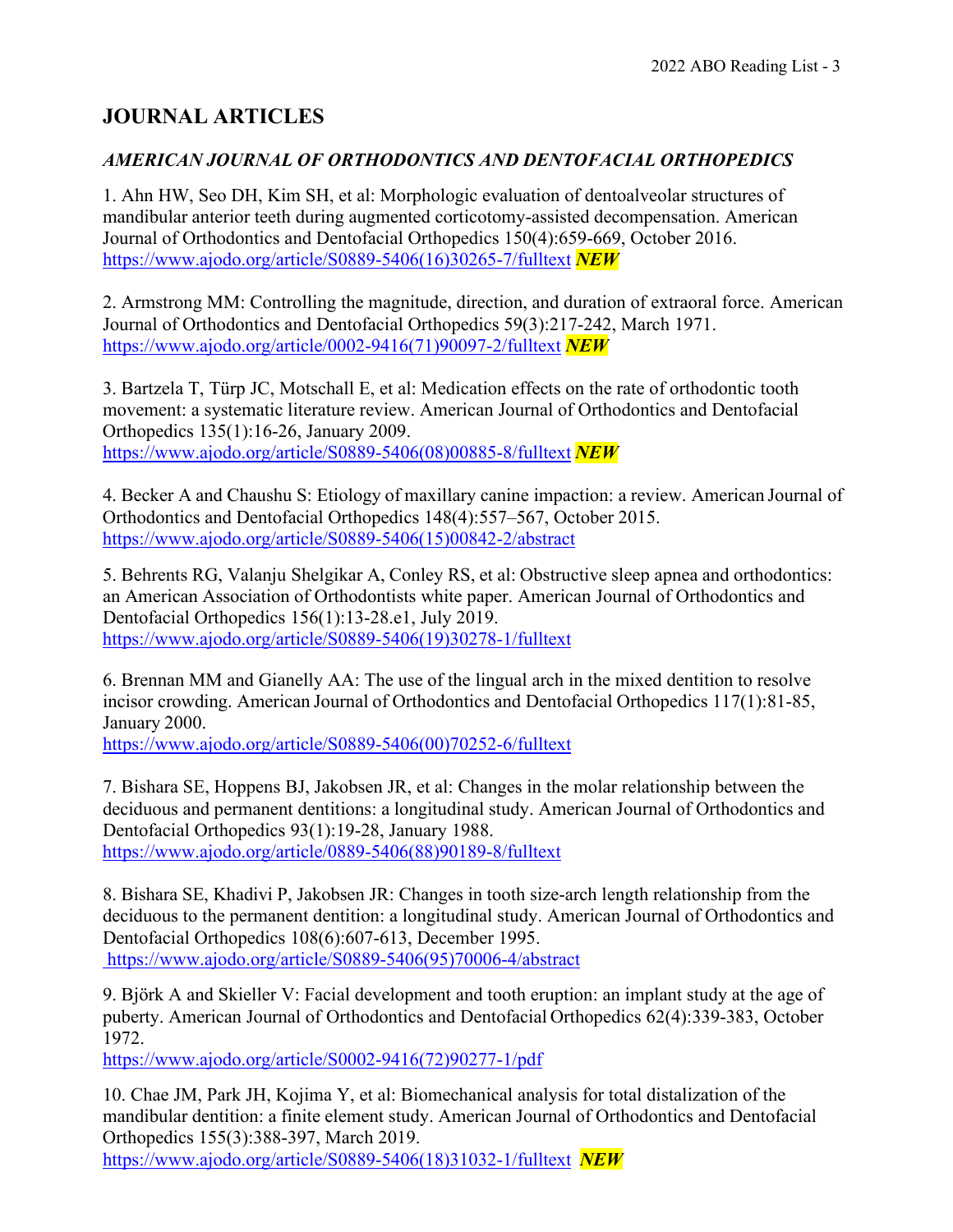11. Chen Y, Kyung HM, Zhao WT, et al: Critical factors for the success of orthodontic miniimplants: a systematic review. American Journal of Orthodontics and Dentofacial Orthopedics 135(3):284-291, March 2009.

[https://www.ajodo.org/article/S0889-5406\(08\)00860-3/abstract](https://www.ajodo.org/article/S0889-5406(08)00860-3/abstract)

12. Ciarlantini R and Melsen B: Semipermanent replacement of missing maxillary lateral incisors by mini-implant retained pontics: a follow-up study. American Journal of Orthodontics and Dentofacial Orthopedics 151(5):989-994, May 2017. [https://www.ajodo.org/article/S0889-5406\(17\)30092-6/abstract](https://www.ajodo.org/article/S0889-5406(17)30092-6/abstract)

13. De Praeter J, Dermaut L, Martens G, et al: Long-term stability of the leveling of the curve of Spee. American Journal of Orthodontics and Dentofacial Orthopedics 121(3):266-272, March 2002.

[https://www.ajodo.org/article/S0889-5406\(02\)80570-4/fulltext](https://www.ajodo.org/article/S0889-5406(02)80570-4/fulltext) *NEW*

14. Elshebiny T, Palomo JM, Baumgartel S: Anatomic assessment of the mandibular buccal shelffor mini screw insertion in white patients. American Journal of Orthodontics and Dentofacial Orthopedics 153(4):505-511, April 2018. [https://www.ajodo.org/article/S0889-5406\(17\)31031-4/abstract](https://www.ajodo.org/article/S0889-5406(17)31031-4/abstract)

15. Ghoneima A, [Abdel-Fattah](https://www.ncbi.nlm.nih.gov/pubmed/?term=Abdel-Fattah%20E%255BAuthor%255D&%3Bcauthor=true&%3Bcauthor_uid=21967938) E, [Hartsfield](https://www.ncbi.nlm.nih.gov/pubmed/?term=Hartsfield%20J%255BAuthor%255D&%3Bcauthor=true&%3Bcauthor_uid=21967938) J, et al: Effects of rapid maxillary expansion on the cranial and circummaxillary sutures. American Journal of Orthodontics and Dentofacial Orthopedics 140(4):510-519, October 2011. [https://www.ajodo.org/article/S0889-5406\(11\)00626-3/abstract](https://www.ajodo.org/article/S0889-5406(11)00626-3/abstract)

16. Houston WJB: The analysis of errors in orthodontic measurements. American Journal of Orthodontics and Dentofacial Orthopedics 83(5):382-390, May 1983. [https://www.ajodo.org/article/0002-9416\(83\)90322-6/fulltext](https://www.ajodo.org/article/0002-9416(83)90322-6/fulltext) *NEW*

17. Katzberg RW, Westesson PL, Tallents RH, et al: Orthodontics and temporomandibular joint internal derangement. American Journal of Orthodontics and Dentofacial Orthopedics 109(5):515- 520, May 1996.

[https://www.ajodo.org/article/S0889-5406\(96\)70136-1/abstract](https://www.ajodo.org/article/S0889-5406(96)70136-1/abstract)

18. Khosravi R, Cohanim B, Hujoel P, et al: Management of overbite with the Invisalign appliance. American Journal of Orthodontics and Dentofacial Orthopedics 151(4):691-699.e2, April 2017. [https://www.ajodo.org/article/S0889-5406\(16\)30886-1/abstract](https://www.ajodo.org/article/S0889-5406(16)30886-1/abstract)

19. Kim MR, Graber TM, Viana MA: Orthodontics and temporomandibular disorder: a metaanalysis. American Journal of Orthodontics and Dentofacial Orthopedics 121(5):438-446,May 2002.

[https://www.ajodo.org/article/S0889-5406\(02\)75828-9/abstract](https://www.ajodo.org/article/S0889-5406(02)75828-9/abstract)

20. Kokich VG: Surgical and orthodontic management of impacted maxillary canines. American Journal of Orthodontics and Dentofacial Orthopedics 126(3):278-283, September 2004. [https://www.ajodo.org/article/S0889-5406\(04\)00526-8/fulltext](https://www.ajodo.org/article/S0889-5406(04)00526-8/fulltext) *NEW*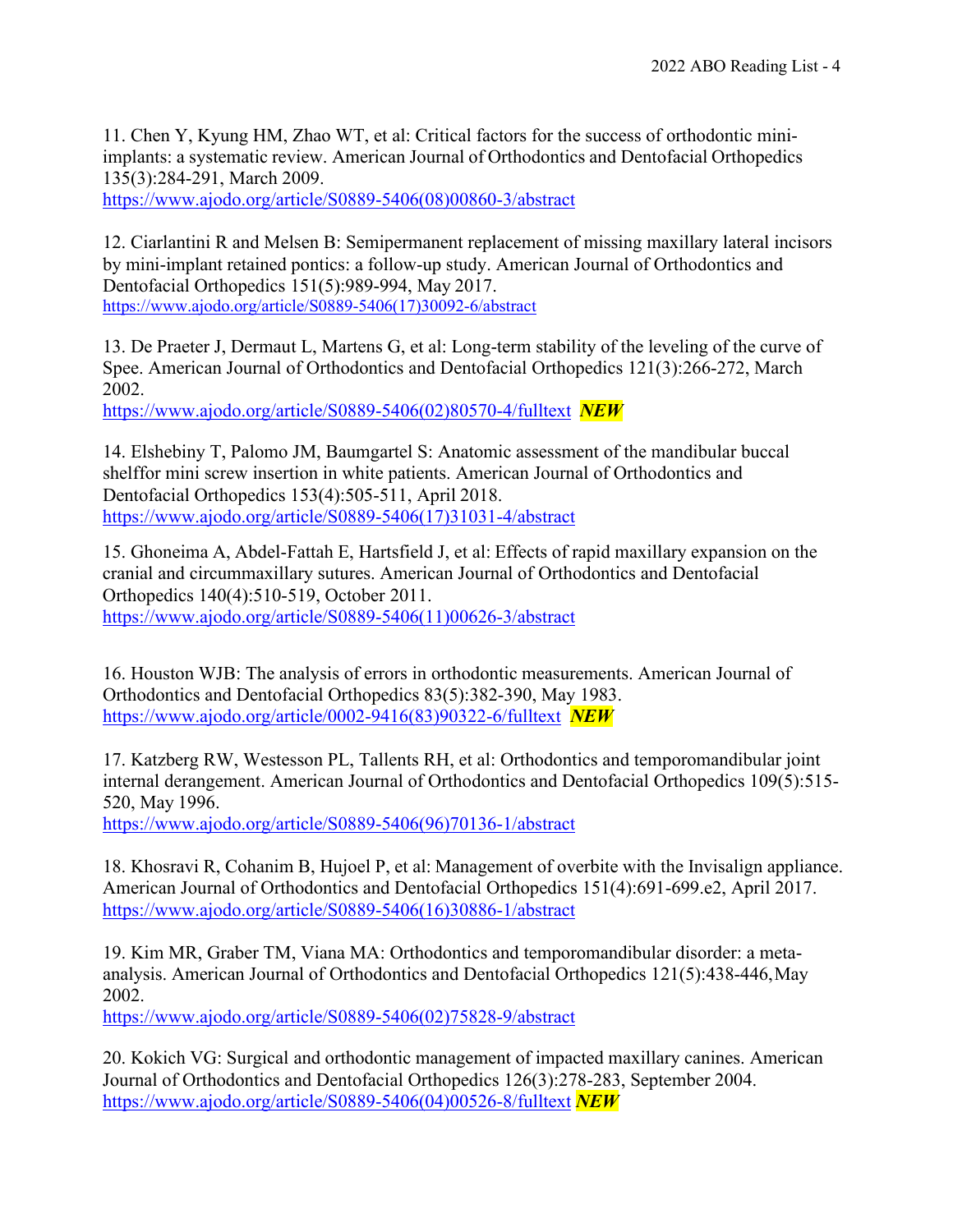21. Kokich VG and Kokich VO: Congenitally missing mandibular second premolars: clinical options. American Journal of Orthodontics and Dentofacial Orthopedics 130(4):437-444, October 2006.

[https://www.ajodo.org/article/S0889-5406\(06\)00881-X/abstract](https://www.ajodo.org/article/S0889-5406(06)00881-X/abstract)

22. Kokich VO, Kinzer GA, Janakievski J: Congenitally missing maxillary lateral incisor: restorative replacement. American Journal of Orthodontics and Dentofacial Orthopedics 139(4): 435-439, April 2011.

[https://www.ajodo.org/article/S0889-5406\(11\)00088-6/abstract](https://www.ajodo.org/article/S0889-5406(11)00088-6/abstract)

23. Meister M, Masella R, Jerrold L: An ethical dilemma: litigation, legislation, and ethics. American Journal of Orthodontics and Dentofacial Orthopedics 114(3):358-360, September 1998. [https://www.ajodo.org/article/S0889-5406\(98\)70076-9/abstract](https://www.ajodo.org/article/S0889-5406(98)70076-9/abstract)

24. Meyer M and Nelson G: Preadjusted edgewise appliances: theory and practice. American Journal of Orthodontics and Dentofacial Orthopedics 73(5):485–498, May 1978. [https://www.ajodo.org/article/0002-9416\(78\)90239-7/pdf](https://www.ajodo.org/article/0002-9416(78)90239-7/pdf)

25. Molen AD: Considerations in the use of cone-beam computed tomography for buccal bone measurements. American Journal of Orthodontics and Dentofacial Orthopedics 137(4 Suppl): S130-135, April 2010.

[https://www.ajodo.org/article/S0889-5406\(10\)00032-6/abstract](https://www.ajodo.org/article/S0889-5406(10)00032-6/abstract)

26. Nevant CT, Buschang PH, Alexander RG, et al: Lip bumper therapy for gaining arch length. American Journal of Orthodontics and Dentofacial Orthopedics 100(4):330-336, October 1991. [https://www.ajodo.org/article/0889-5406\(91\)70070-D/pdf](https://www.ajodo.org/article/0889-5406(91)70070-D/pdf)

27. Okeson JP: Evolution of occlusion and temporomandibular disorder in orthodontics: past, present, and future. American Journal of Orthodontics and Dentofacial Orthopedics 147(5 Suppl): S216-S223, May 2015.

[https://www.ajodo.org/article/S0889-5406\(15\)00107-9/fulltext](https://www.ajodo.org/article/S0889-5406(15)00107-9/fulltext)

28. Rinchuse DJ, Kandasamy S, Sciote J: A contemporary and evidence-based view of canine protected occlusion. American Journal ofOrthodontics and Dentofacial Orthopedics 132(1):90- 102, July 2007.

[https://www.ajodo.org/article/S0889-5406\(06\)01332-1/fulltext](https://www.ajodo.org/article/S0889-5406(06)01332-1/fulltext)

29. Rinchuse DJ and McMinn JT: Summary of evidence-based systematic reviews of temporomandibular disorders. American Journal of Orthodontics and Dentofacial Orthopedics 130(6):715-720, December 2006. [https://www.ajodo.org/article/S0889-5406\(06\)00822-5/abstract](https://www.ajodo.org/article/S0889-5406(06)00822-5/abstract)

30. Roscoe MG, Meira JBC, Cattaneo PM: Association of orthodontic force system and root resorption: a systematic review. American Journal of Orthodontics and Dentofacial Orthopedics 147(5):610-626, May 2015.

[https://www.ajodo.org/article/S0889-5406\(15\)00082-7/fulltext](https://www.ajodo.org/article/S0889-5406(15)00082-7/fulltext) *NEW*

31. Sankey WL, Buschang PH, English J, Owen AH. Early treatment of vertical skeletal dysplasia: the hyperdivergent phenotype. American Journal of Orthodontics and Dentofacial Orthopedics 118(3):317-327, September 2000.

[https://www.ajodo.org/article/S0889-5406\(00\)62727-0/fulltext](https://www.ajodo.org/article/S0889-5406(00)62727-0/fulltext) *NEW*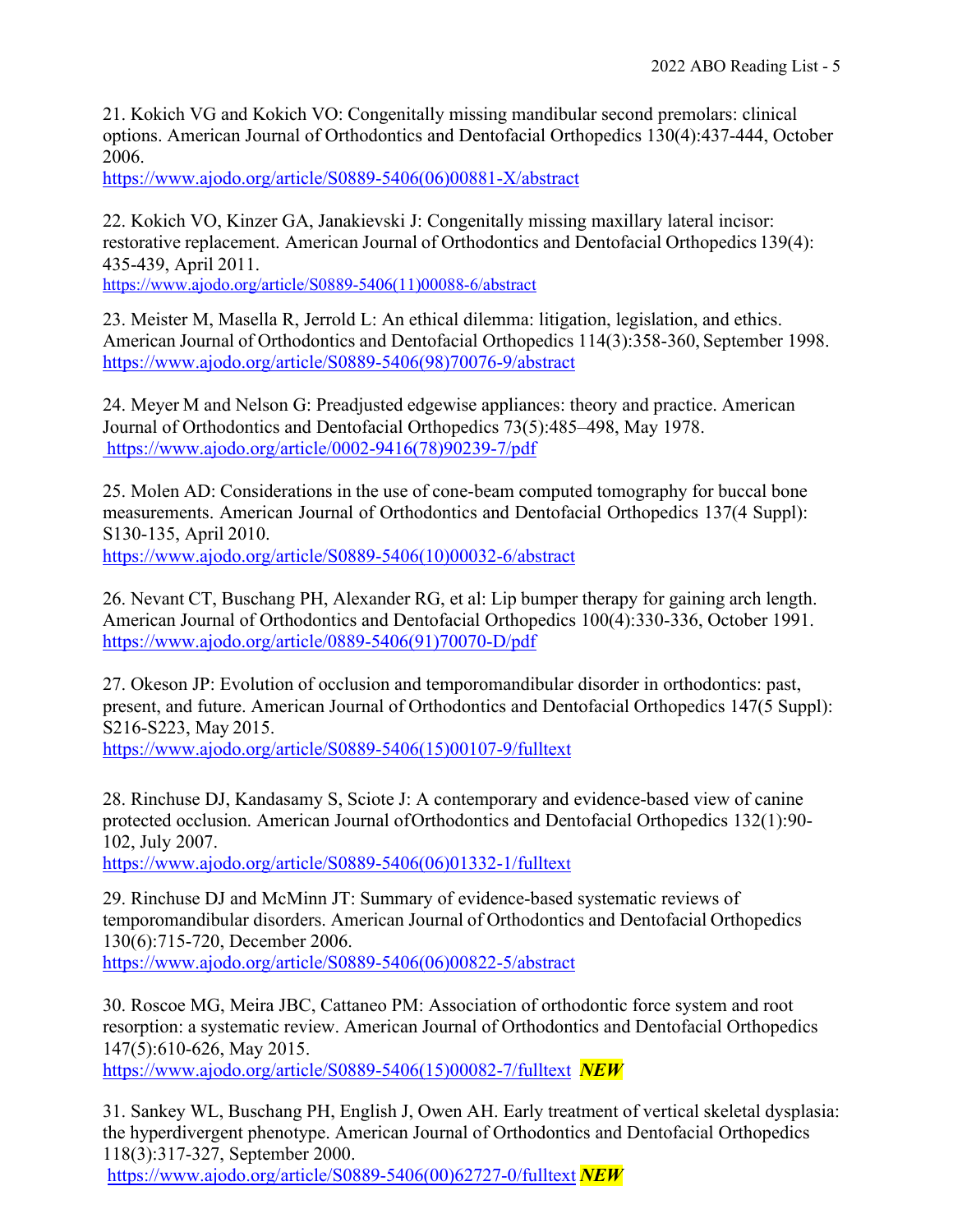32. Sarver DM: The importance of incisor positioning in the esthetic smile: the smile arc. American Journal of Orthodontics and Dentofacial Orthopedics 120(2):98-111, August 2001. [https://www.ajodo.org/article/S0889-5406\(01\)32448-4/fulltext](https://www.ajodo.org/article/S0889-5406(01)32448-4/fulltext)

33. [Scheffler N](https://www.ncbi.nlm.nih.gov/pubmed/?term=Scheffler%20NR%255BAuthor%255D&%3Bcauthor=true&%3Bcauthor_uid=25439210)R, [Proffit W](https://www.ncbi.nlm.nih.gov/pubmed/?term=Proffit%20WR%255BAuthor%255D&%3Bcauthor=true&%3Bcauthor_uid=25439210)R, Phillips C: Outcomes and stability in patients with anterior open bite and long anterior face height treated with temporary anchorage devices and a maxillary intrusion splint. [American Journal of Orthodontics and Dentofacial Orthopedics 146\(5\):594–](https://www.ncbi.nlm.nih.gov/entrez/eutils/elink.fcgi?dbfrom=pubmed&%3Bretmode=ref&%3Bcmd=prlinks&%3Bid=25439210) [602,](https://www.ncbi.nlm.nih.gov/entrez/eutils/elink.fcgi?dbfrom=pubmed&%3Bretmode=ref&%3Bcmd=prlinks&%3Bid=25439210) November 2014.

[https://www.ajodo.org/article/S0889-5406\(14\)00700-8/abstract](https://www.ajodo.org/article/S0889-5406(14)00700-8/abstract)

34. Smithpeter J, Covell D: Relapse of anterior open bites treated with orthodontic appliances with and without orofacial myofunctional therapy. American Journal of Orthodontics and Dentofacial Orthopedics 137(5):605-614, May 2010. [https://www.ajodo.org/article/S0889-5406\(09\)01331-6/fulltext](https://www.ajodo.org/article/S0889-5406(09)01331-6/fulltext) *NEW*

35. Sperry TP, Steinberg MJ, Gans BJ: Mandibular movement during autorotation as a result of maxillary impaction surgery. American Journal of Orthodontics and Dentofacial Orthopedics 81(2): 116–123, February 1982.

[https://www.ajodo.org/article/0002-9416\(82\)90035-5/pdf](https://www.ajodo.org/article/0002-9416(82)90035-5/pdf)

36. Stephens CK, Boley JC, Behrents RG, et al: Long-term profile changes in extraction and nonextraction patients. American Journal of Orthodontics and Dentofacial Orthopedics 128(4):450-457, October 2005. [https://www.ajodo.org/article/S0889-5406\(05\)00433-6/fulltext](https://www.ajodo.org/article/S0889-5406(05)00433-6/fulltext) *NEW*

37. Suri L, Gagari E, Vastardis H: Delayed tooth eruption: pathogenesis, diagnosis, and treatment. A literature review. American Journal of Orthodontics and Dentofacial Orthopedics 126(4):432-445, October 2004.

[https://www.ajodo.org/article/S0889-5406\(04\)00530-X/abstract](https://www.ajodo.org/article/S0889-5406(04)00530-X/abstract)

38. Tasaki MM, Westesson PL, Isberg AM, et al: Classification and prevalence of temporomandibular joint displacement in patients and symptom-free volunteers. American Journal of Orthodontics and Dentofacial Orthopedics 109(3):249-262, March 1996. [https://www.ajodo.org/article/S0889-5406\(96\)70148-8/abstract](https://www.ajodo.org/article/S0889-5406(96)70148-8/abstract)

39. Tsolakis AI, Kalavritinos M, Bitsanis E, et al: Reliability of different radiographic methods for the localization of displaced maxillary canines. American Journal of Orthodontics and Dentofacial Orthopedics 153(2):308-314, February 2018.

[https://www.ajodo.org/article/S0889-5406\(17\)30857-0/fulltext](https://www.ajodo.org/article/S0889-5406(17)30857-0/fulltext) *NEW*

40. Tulloch JFC, Proffit WR, Phillips C: Influences on the outcome of early treatment for Class II malocclusion. American Journal of Orthodontics and Dentofacial Orthopedics 111(5):533-542, May 1997.

[https://www.ajodo.org/article/S0889-5406\(97\)70290-7/fulltext](https://www.ajodo.org/article/S0889-5406(97)70290-7/fulltext) *NEW*

41. Tulloch JFC, Proffit WR, Phillips C: Outcomes in a 2-phase randomized clinical trial of early class II treatment. American Journal of Orthodontics and Dentofacial Orthopedics 125(6):657- 667, June 2004.

[https://www.ajodo.org/article/S0889-5406\(04\)00160-X/abstract](https://www.ajodo.org/article/S0889-5406(04)00160-X/abstract)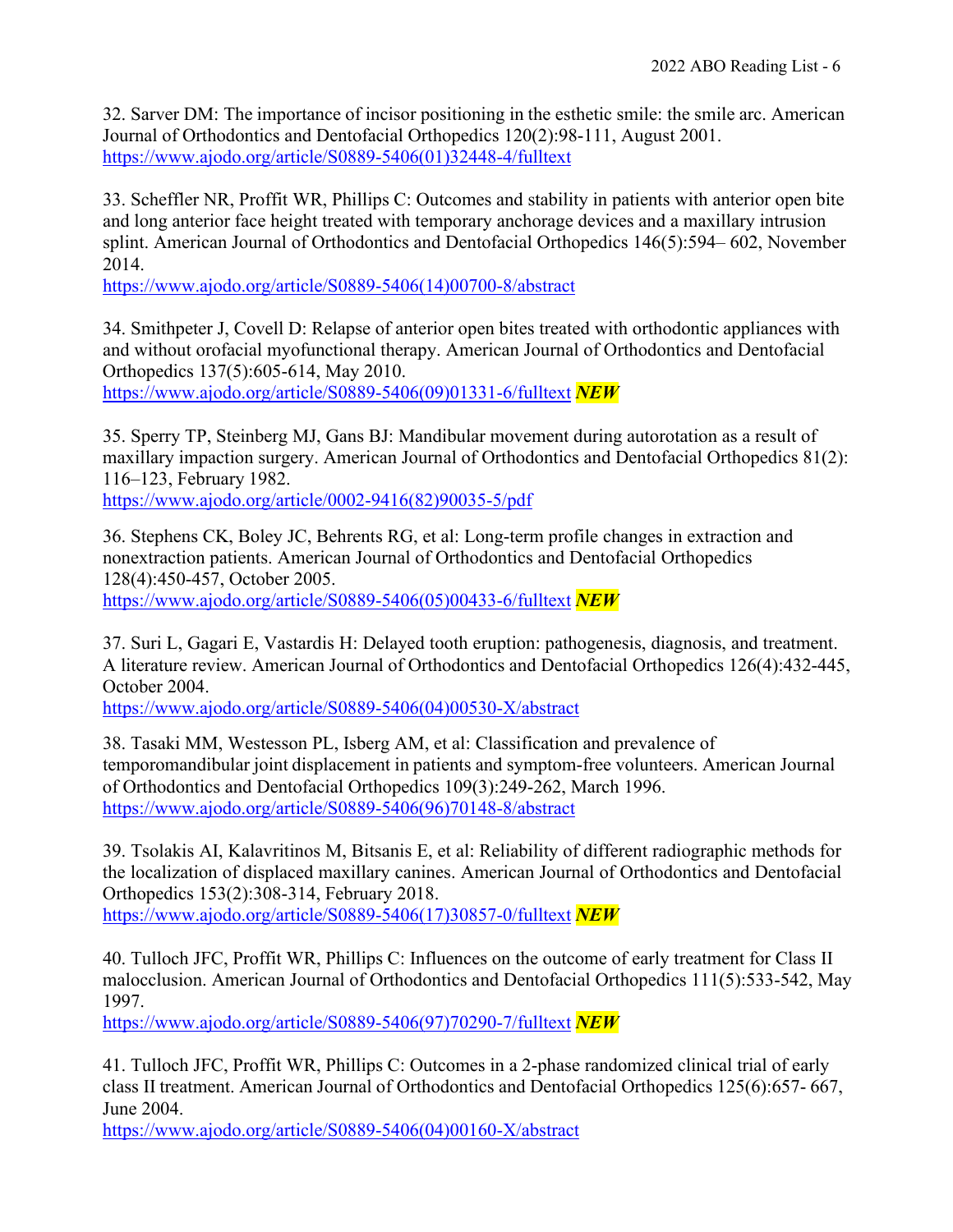42. Viglianisi A: Effects of lingual arch used as space maintainer on mandibular arch dimension: a systemic review. American Journal of Orthodontics and Dentofacial Orthopedics 138(4):382.e1- 382.e4, October 2010.

[https://www.ajodo.org/article/S0889-5406\(10\)00488-9/fulltext](https://www.ajodo.org/article/S0889-5406(10)00488-9/fulltext)

43. Wang X, Wang B, Wang Y: Antibacterial orthodontic cement to combat biofilm and white spot lesions. American Journal of Orthodontics and Dentofacial Orthopedics 148(6):974-981, December 2015.

[https://www.ajodo.org/article/S0889-5406\(15\)00997-X/abstract](https://www.ajodo.org/article/S0889-5406(15)00997-X/abstract)

44. Weltman B, Vig KWL, Fields HW, et al: Root resorption associated with orthodontic tooth movement: a systematic review. American Journal of Orthodontics and DentofacialOrthopedics 137(4):462-476, April 2010.

[https://www.ajodo.org/article/S0889-5406\(09\)01222-0/abstract](https://www.ajodo.org/article/S0889-5406(09)01222-0/abstract)

45. Wilmes B, Tarraf N, Drescher D: Treatment of maxillary transversal deficiency by using a mini-implant-borne rapid maxillary expander and aligners in combination. American Journal of Orthodontics and Dentofacial Orthopedics 160(1):147-154, July 2021. [https://www.ajodo.org/article/S0889-5406\(21\)00235-3/fulltext](https://www.ajodo.org/article/S0889-5406(21)00235-3/fulltext) *NEW*

46. Wood R, Sun Z, Chaudhry J, et al: Factors affecting the accuracy of buccal alveolarbone height measurements from cone-beam computed tomography images. American Journal of Orthodontics and Dentofacial Orthopedics 143(3):353-363, March 2013. [https://www.ajodo.org/article/S0889-5406\(12\)01168-7/abstract](https://www.ajodo.org/article/S0889-5406(12)01168-7/abstract)

47. Zahrowski JJ: Biphosphonate treatment: an orthodontic concern calling for a proactive approach. American Journal of Orthodontics and Dentofacial Orthopedics 31(3):311-320, March 2007.

[https://www.ajodo.org/article/S0889-5406\(06\)01330-8/abstract](https://www.ajodo.org/article/S0889-5406(06)01330-8/abstract)

#### *DENTAL CLINICS OF NORTH AMERICA*

48. Scarfe WC and Farman AG: What is cone-beam CT and how does it work? Dental Clinics of North America 52(4):707-730, October 2008. [https://www.dental.theclinics.com/article/S0011-8532\(08\)00044-X/abstract](https://www.dental.theclinics.com/article/S0011-8532(08)00044-X/abstract)

#### *DENTAL TRAUMATOLOGY*

49. Tronstad L: Root resorption-etiology, terminology, and clinical manifestations. Dental Traumatology 4(6):241-252, December 1988. <https://onlinelibrary.wiley.com/doi/epdf/10.1111/j.1600-9657.1988.tb00642.x>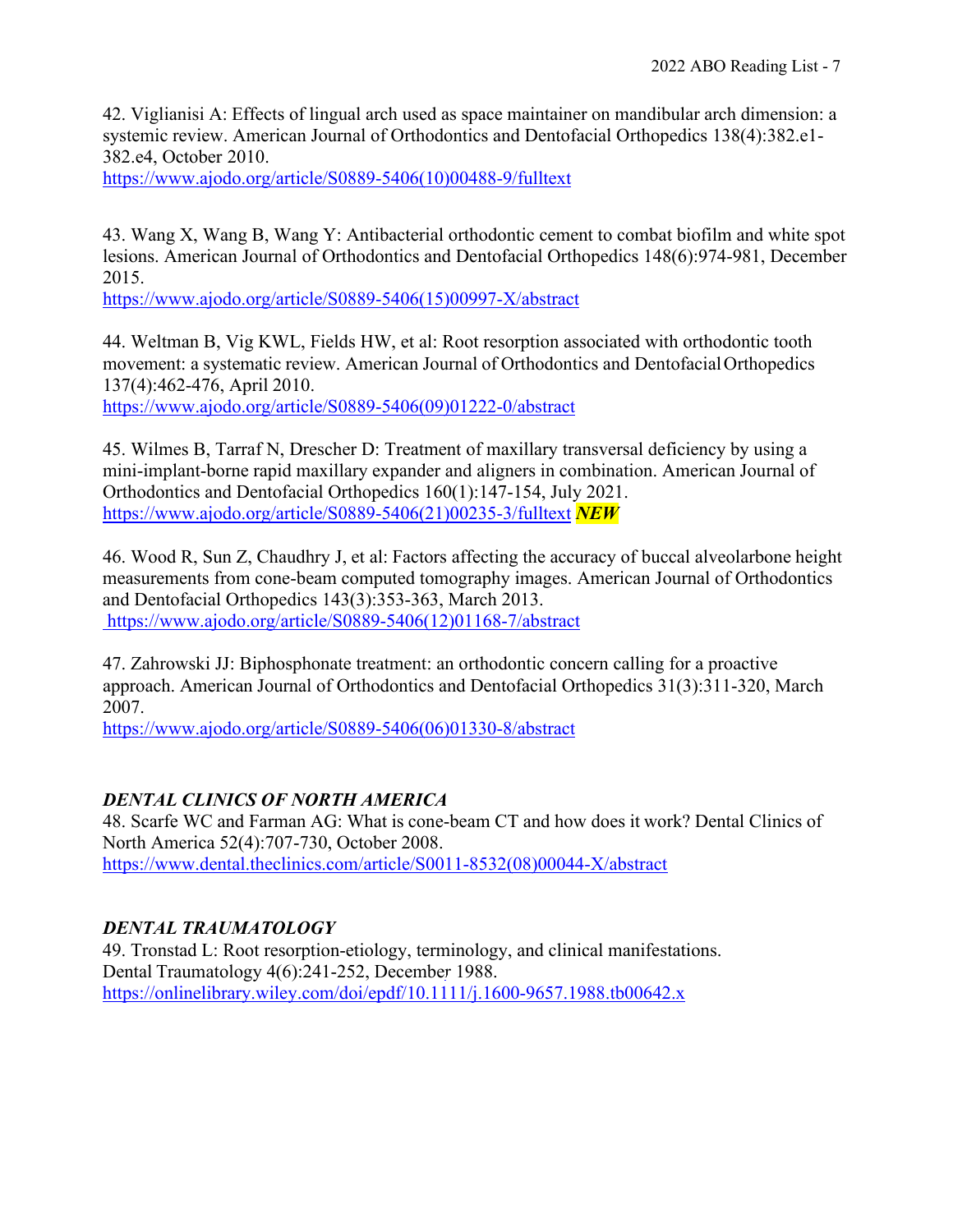#### *EUROPEAN JOURNAL OF ORTHODONTICS*

50. Jiang RP, McDonald JP, Fu MK: Root resorption before and after orthodontic treatment: a clinical study of contributory factors. European Journal of Orthodontics 32(6):693–697, December 2010.

<https://academic.oup.com/ejo/article/32/6/693/491955?searchresult=1> *NEW*

51. Mutinelli S, Manfredi M, Cozzani M: A mathematic-geometric model to calculate variation in mandibular arch form. European Journal of Orthodontics 22(2):113-125, April 2000. <https://academic.oup.com/ejo/article/22/2/113/528273>

52. Robertsson S and Mohlin B: The congenitally missing upper lateral incisor. A retrospective study of orthodontic space closure versus restorative treatment. European Journal of Orthodontics 22(6):697-710, December 2000.

<https://pubmed.ncbi.nlm.nih.gov/11212605/>

53. Schlicher W, Nielsen I, Huang JC, et al: Consistency and precision in landmark identification in three-dimensional cone beam computed tomography scans. European Journal of Orthodontics 34(3):263-275, June 2012.

<https://academic.oup.com/ejo/article/34/3/263/424115>

#### *INTERNATIONAL JOURNAL OF CLINICAL PREVENTIVE DENTISTRY*

54. Mittal R, Relhan N, Tangri T: Remineralizing agents: a comprehensive review. International Journal of Clinical Preventive Dentistry 13(1):1-4, March 2017. <http://pdf.medrang.co.kr/Ijcpd2/2017/013/Ijcpd013-01-01.pdf>

#### *INTERNATIONAL JOURNAL OF PAEDIATRIC DENTISTRY*

55. Van Gorp G, Bormans N, Vanham I, et al: Orthodontic treatment recommendation and expected adverse reactions in patients with a history of dental trauma: A survey among general dentists, paediatric dentists, and orthodontic specialists. International Journal of Paediatric Dentistry 30(3):360-369, May 2020.

<https://onlinelibrary.wiley.com/doi/10.1111/ipd.12603> *NEW*

#### *INTERNATIONAL JOURNAL OF PROSTHODONTICS*

56. Jemt T, Ahlberg G, Henriksson K, et al: Changes of anterior clinical crown height in patients provided with single-implant restorations after more than 15 years of follow -up. International Journal of Prosthodontics 19(5):455-461, September/October 2006. [http://www.quintpub.com/journals/ijp/abstract.php?article\\_id=2415#.YQMUd0RKiUk](http://www.quintpub.com/journals/ijp/abstract.php?article_id=2415&.YQMUd0RKiUk) *NEW*

#### *JOURNAL OF CLINICAL ORTHODONTICS*

57. Gupta B, Singh S, Tallents RH, et al: Effects of bisphosphonates on orthodontic treatment and the TMJ: a systemic review. Journal ofClinical Orthodontics 51(8):471-478, August 2017. [https://www.jco-online.com/archive/2017/08/471-overview-effects-of-bisphosphonates-on](https://www.jco-online.com/archive/2017/08/471-overview-effects-of-bisphosphonates-on-orthodontic-treatment-and-the-tmj-a-systematic-review/)[orthodontic-treatment-and-the-tmj-a-systematic-review/](https://www.jco-online.com/archive/2017/08/471-overview-effects-of-bisphosphonates-on-orthodontic-treatment-and-the-tmj-a-systematic-review/)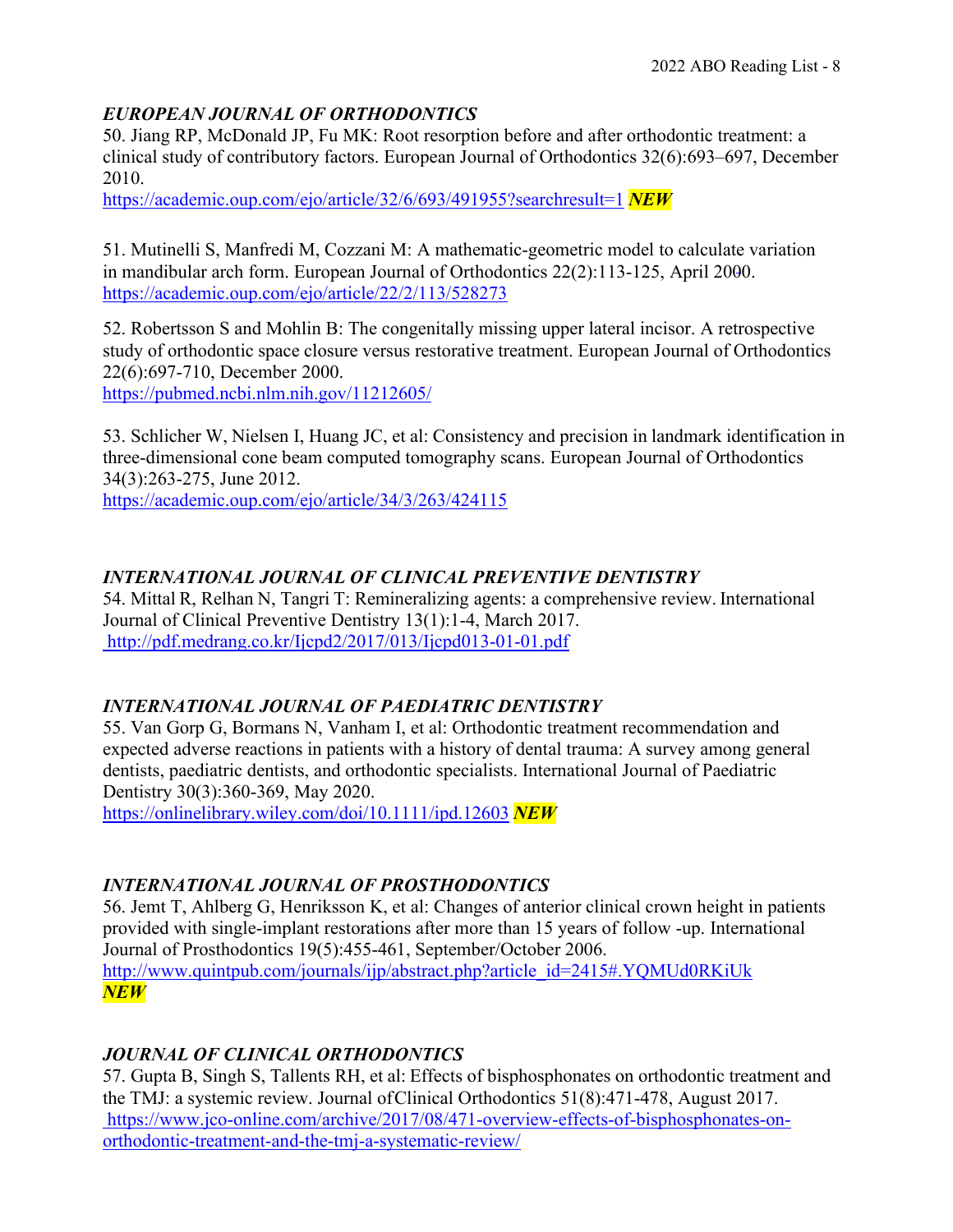58. Park JH, Kim JH, Kai A, et al: Post-COVID-19 Clinical and Management Guidelines for Orthodontic Practices, Journal of Clinical Orthodontics 54(6): 351-355, June 2020. *NEW* [https://www.jco-online.com/archive/2020/06/351-management-marketing-post-covid-19](https://www.jco-online.com/archive/2020/06/351-management-marketing-post-covid-19-management-guidelines-for-orthodontic-practices/) [management-guidelines-for-orthodontic-practices/](https://www.jco-online.com/archive/2020/06/351-management-marketing-post-covid-19-management-guidelines-for-orthodontic-practices/)

#### *JOURNAL OF CLINICAL PERIODONTOLOGY*

59. Zambon J: Actinobacillus actinomycetemcomitans in human periodontal disease. Journal of Clinical Periodontology 12(1):1-20, January 1985. <https://onlinelibrary.wiley.com/doi/10.1111/j.1600-051X.1985.tb01348.x> *NEW*

# *JOURNAL OF ENDODONTICS*

60. Patel S, Ricucci D, Durak C, et al: Internal root resorption: a review. Journal of Endodontics 36(7):1107-1121, July 2010. [https://www.jendodon.com/article/S0099-2399\(10\)00245-1/abstract](https://www.jendodon.com/article/S0099-2399(10)00245-1/abstract)

# *JOURNAL OF ESTHETIC AND RESTORATIVE DENTISTRY*

61. Kinzer GA and Kokich VO: Managing congenitally missing lateral incisors. Part III: singletooth implants. Journal of Esthetic and Restorative Dentistry 17(4):202-210, 2005. <https://onlinelibrary.wiley.com/doi/10.1111/j.1708-8240.2005.tb00116.x> *NEW*

62. Kokich VO and Kinzer GA: Managing the congenitally missing lateral incisor. Part I: Canine Substitution. Journal of Esthetic and Restorative Dentistry 17(1):5-10, January 2005. <https://onlinelibrary.wiley.com/doi/abs/10.1111/j.1708-8240.2005.tb00076.x>

# *JOURNAL OF PERIODONTOLOGY*

63. Tarnow DP, Magner AW, Fletcher P: The effect of the distance from the contact point to the crest of bone on the presence or absence of the interproximal dental papilla. Journal of Periodontology 63(12):995-996, December 1992. <https://aap.onlinelibrary.wiley.com/doi/10.1902/jop.1992.63.12.995> *NEW*

# *JOURNAL OF PROSTHETIC DENTISTRY*

64. Holmgren K, Sheikholeslam A, Riise C: Effect of a full-arch maxillary occlusal splint on parafunctional activity during sleep in patients with nocturnal bruxism and signs and symptoms of craniomandibular disorders. Journal of Prosthetic Dentistry 69(3):293-297, March 1993. [https://www.thejpd.org/article/0022-3913\(93\)90109-2/abstract](https://www.thejpd.org/article/0022-3913(93)90109-2/abstract)

# *ORAL SURGERY, ORAL MEDICINE, ORAL PATHOLOGY, ORAL RADIOLOGY, AND ENDODONTOLOGY*

65. Brooks SL, Brand JW, Gibbs SJ, et al: Imaging of the temporomandibular joint: a position paper of the American Academy of Oral and Maxillofacial Radiology. Oral Surgery, Oral Medicine, Oral Pathology, Oral Radiology, and Endodontology 83(5):609-618, May 1997. [https://www.oooojournal.net/article/S1079-2104\(97\)90128-1/fulltext](https://www.oooojournal.net/article/S1079-2104(97)90128-1/fulltext)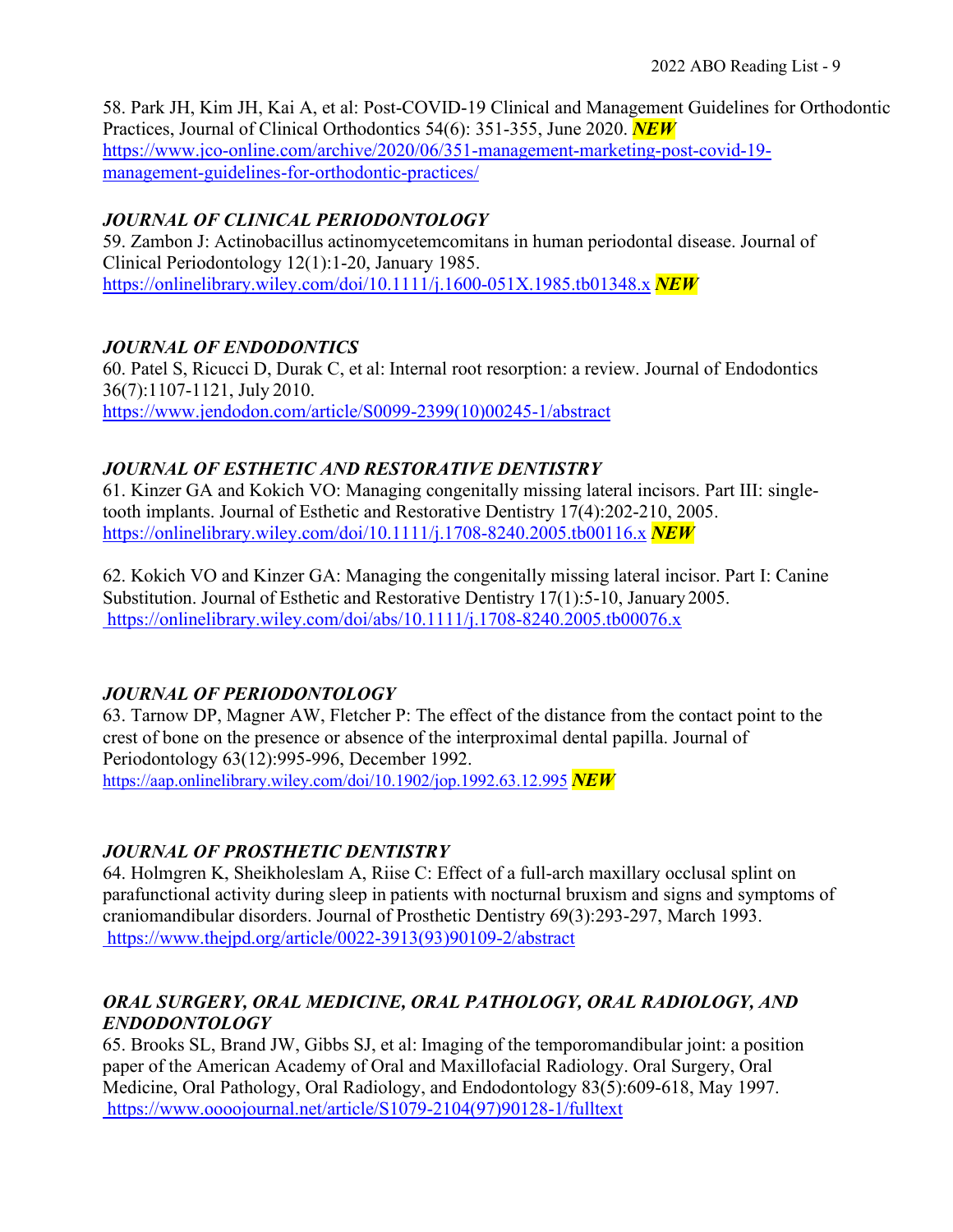# *SEMINARS IN ORTHODONTICS*

66. Becker A, Ioannis Zogakis I, Ionut Luchian I, et al: Surgical exposure of impacted canines: Open or closed surgery? Seminars in Orthodontics 22(1):27–33, March 2016. [https://www.semortho.com/article/S1073-8746\(15\)00065-1/fulltext](https://www.semortho.com/article/S1073-8746(15)00065-1/fulltext) *NEW*

67. Buschang PH, Sankey W, English JP: Early treatment of hyperdivergent open-bite malocclusions. Seminars in Orthodontics 8(3):130-140, September 2002. [https://www.semortho.com/article/1073-8746\(02\)80045-7/pdf](https://www.semortho.com/article/1073-8746(02)80045-7/pdf)

68. Hochman MN, Chu SJ, Tarnow DP: Orthodontic extrusion for implant site development revisited: a new classification determined by anatomy and clinical outcomes. Seminars in Orthodontics 20(3):208-227, September 2014. [https://www.semortho.com/article/S1073-8746\(14\)00033-4/fulltext](https://www.semortho.com/article/S1073-8746(14)00033-4/fulltext) *NEW*

69. Hanson PR, Melugin MB: Surgical/orthodontic treatment of mandibular asymmetries. Seminars in Orthodontics 15(4):268-278, December 2009. [https://www.semortho.com/article/S1073-8746\(09\)00041-3/fulltext](https://www.semortho.com/article/S1073-8746(09)00041-3/fulltext) *NEW*

70. Spear FM, Mathezus DM, Kokich VG: Interdisciplinary management of single tooth implant. Seminars in Orthodontics 3(1):45-72, March 1997. [https://www.semortho.com/article/S1073-8746\(97\)80039-4/fulltext](https://www.semortho.com/article/S1073-8746(97)80039-4/fulltext)

# *SEMINARS IN SPEECH AND LANGUAGE*

71. Kummer, A: Types and causes of velopharyngeal dysfunction. Seminars in Speech and Language 32(2):150-158, May 2011. <https://www.thieme-connect.com/products/ejournals/abstract/10.1055/s-0031-1277717> *NEW*

# *SLEEP MEDICINE REVIEWS*

72. Neelapu BC, Kharbanda OP, Sardana HK, et al: Craniofacial and upper airway morphology in adult obstructive sleep apnea patients: a systematic review and meta-analysis of cephalometric studies. Sleep Medicine Reviews 31:79-90, February 2017. [https://www.smrv-journal.com/article/S1087-0792\(16\)00016-2/abstract](https://www.smrv-journal.com/article/S1087-0792(16)00016-2/abstract)

# *THE ANGLE ORTHODONTIST*

73. Areepong D, Kim KB, Oliver DR, et al: The Class II Carriere Motion appliance: a 3D CBCT evaluation of the effects on the dentition. The Angle Orthodontist 90(4):491-499, July 2020. [https://meridian.allenpress.com/angle-orthodontist/article/90/4/491/430027/The-Class-II-Carriere](https://meridian.allenpress.com/angle-orthodontist/article/90/4/491/430027/The-Class-II-Carriere-)[-](https://meridian.allenpress.com/angle-orthodontist/article/90/4/491/430027/The-Class-II-Carriere-Motion-appliance-A-3D-CBCT)[Motion-appliance-A-3D-CBCT](https://meridian.allenpress.com/angle-orthodontist/article/90/4/491/430027/The-Class-II-Carriere-Motion-appliance-A-3D-CBCT)

74. Cacciatore G, Ghislanzoni LTH, Alvetro L, et al: Treatment and posttreatment effects induced by the Forsus appliance: a controlled clinical study. The Angle Orthodontist 84(6):1010-1017, November 2014.

[https://meridian.allenpress.com/angle-orthodontist/article/84/6/1010/59068/Treatment-and](https://meridian.allenpress.com/angle-orthodontist/article/84/6/1010/59068/Treatment-and-posttreatment-effects-induced-by-the)[posttreatment-](https://meridian.allenpress.com/angle-orthodontist/article/84/6/1010/59068/Treatment-and-posttreatment-effects-induced-by-the) [effects-induced-by-the](https://meridian.allenpress.com/angle-orthodontist/article/84/6/1010/59068/Treatment-and-posttreatment-effects-induced-by-the)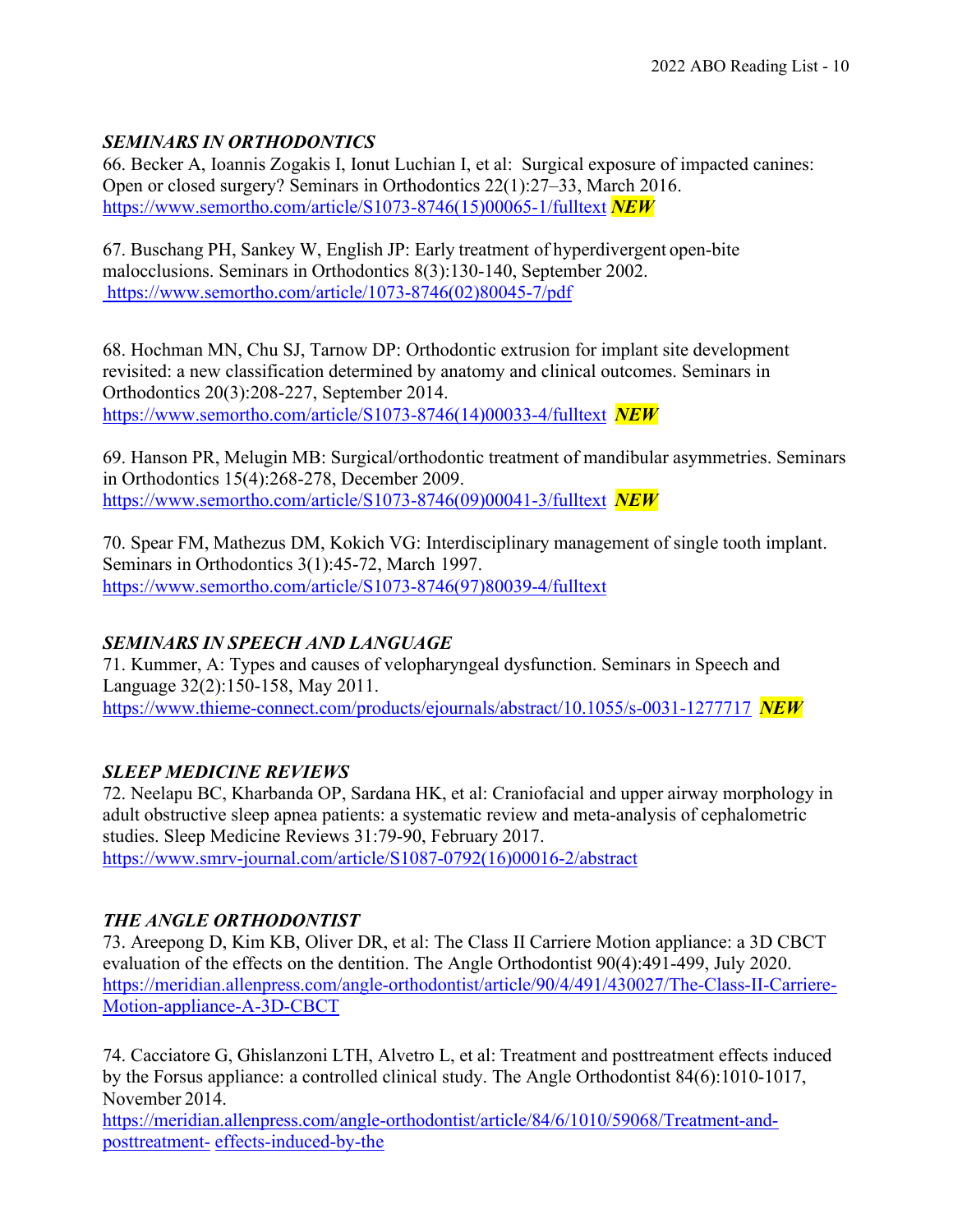75. D'Amico RM, Bjerklin K, Kurol J, et al: Long-term results of orthodontic treatment of impacted maxillary canines. The Angle Orthodontist 73(3):231-238, June 2003. [https://meridian.allenpress.com/angle-orthodontist/article/73/3/231/57686/Long-term-Results-of-](https://meridian.allenpress.com/angle-orthodontist/article/73/3/231/57686/Long-term-Results-of-Orthodontic-Treatment-of?searchresult=1)[Orthodontic-Treatment-of?searchresult=1](https://meridian.allenpress.com/angle-orthodontist/article/73/3/231/57686/Long-term-Results-of-Orthodontic-Treatment-of?searchresult=1) *NEW*

76. Fishman LS: Radiographic evaluation of skeletal maturation: a clinically oriented method based on hand-wrist films. The Angle Orthodontist 52(2):88-112, April 1982. [https://meridian.allenpress.com/angle-orthodontist/article/52/2/88/56416/Radiographic-Evaluation](https://meridian.allenpress.com/angle-orthodontist/article/52/2/88/56416/Radiographic-Evaluation-of-Skeletal-MaturationA)[of-](https://meridian.allenpress.com/angle-orthodontist/article/52/2/88/56416/Radiographic-Evaluation-of-Skeletal-MaturationA) [Skeletal-MaturationA](https://meridian.allenpress.com/angle-orthodontist/article/52/2/88/56416/Radiographic-Evaluation-of-Skeletal-MaturationA)

77. Han S, Bayome M, Lee J, et al: Evaluation of palatal bone density in adults and adolescents for application of skeletal anchorage devices. The Angle Orthodontist 82(4):625-631, July 2012. [https://meridian.allenpress.com/angle-orthodontist/article/82/4/625/59255/Evaluation-of-palatal](https://meridian.allenpress.com/angle-orthodontist/article/82/4/625/59255/Evaluation-of-palatal-%20bone-%20density-in-adults-and)bone- [density-in-adults-and](https://meridian.allenpress.com/angle-orthodontist/article/82/4/625/59255/Evaluation-of-palatal-%20bone-%20density-in-adults-and) 

78. Handelman CS: The anterior alveolus: its importance in limiting orthodontic treatment and its influence on the occurrence of iatrogenic sequelae. The Angle Orthodontist 66(2):95-110, 1996. [https://meridian.allenpress.com/angle-orthodontist/article/66/2/95/55401/The-anterior-alveolus-its](https://meridian.allenpress.com/angle-orthodontist/article/66/2/95/55401/The-anterior-alveolus-its-importance-in-limiting)[importance-in-limiting](https://meridian.allenpress.com/angle-orthodontist/article/66/2/95/55401/The-anterior-alveolus-its-importance-in-limiting)

79. Hodges A, Rossouw PE, Campbell PM, et al: Prediction of Lip Response to Four First Premolar Extractions in White Female Adolescents and Adults. The Angle Orthodontist 79(3):413–421, May 2009.

[https://meridian.allenpress.com/angle-orthodontist/article/79/3/413/58123/Prediction-of-Lip-](https://meridian.allenpress.com/angle-orthodontist/article/79/3/413/58123/Prediction-of-Lip-Response-to-Four-First-Premolar?searchresult=1)[Response-to-Four-First-Premolar?searchresult=1](https://meridian.allenpress.com/angle-orthodontist/article/79/3/413/58123/Prediction-of-Lip-Response-to-Four-First-Premolar?searchresult=1) *NEW*

80. Kim EJ, Palomo JM, Kim SS, et al: Maxillofacial characteristics affecting chin deviation between mandibular retrusion and prognathism patients. The Angle Orthodontist 81(6):988-993, November 2011.

[https://meridian.allenpress.com/angle-orthodontist/article/81/6/988/58847/Maxillofacial](https://meridian.allenpress.com/angle-orthodontist/article/81/6/988/58847/Maxillofacial-characteristics-affecting-chin?searchresult=1)[characteristics-affecting-chin?searchresult=1](https://meridian.allenpress.com/angle-orthodontist/article/81/6/988/58847/Maxillofacial-characteristics-affecting-chin?searchresult=1) *NEW*

81. Kusy RP: A review of contemporary archwires: their properties and characteristics. The Angle Orthodontist 67(3):197-207, June 1997.

[https://meridian.allenpress.com/angle-orthodontist/article/67/3/197/56550/A-review-of](https://meridian.allenpress.com/angle-orthodontist/article/67/3/197/56550/A-review-of-contemporary-archwires-Their)[contemporary-](https://meridian.allenpress.com/angle-orthodontist/article/67/3/197/56550/A-review-of-contemporary-archwires-Their) [archwires-Their](https://meridian.allenpress.com/angle-orthodontist/article/67/3/197/56550/A-review-of-contemporary-archwires-Their)

82. McNamara JA, Baccetti T, Franchi L, et al: Rapid maxillary expansion followed by fixed appliances: a long-term evaluation of changes in arch dimensions. The Angle Orthodontist 73(4): 344-353, August 2003.

[https://meridian.allenpress.com/angle-orthodontist/article/73/4/344/57840/Rapid-Maxillary-](https://meridian.allenpress.com/angle-orthodontist/article/73/4/344/57840/Rapid-Maxillary-Expansion-Followed-by-Fixed)[Expansion-](https://meridian.allenpress.com/angle-orthodontist/article/73/4/344/57840/Rapid-Maxillary-Expansion-Followed-by-Fixed) [Followed-by-Fixed](https://meridian.allenpress.com/angle-orthodontist/article/73/4/344/57840/Rapid-Maxillary-Expansion-Followed-by-Fixed)

83. McNamara JA and Franchi L: The cervical vertebral maturation method: a user's guide.The Angle Orthodontist 88(2):133-143, 2018.

[https://meridian.allenpress.com/angle-orthodontist/article/88/2/133/59164/The-cervical-vertebral](https://meridian.allenpress.com/angle-orthodontist/article/88/2/133/59164/The-cervical-vertebral-maturation-method-A-user-s)[maturation-method-A-user-s](https://meridian.allenpress.com/angle-orthodontist/article/88/2/133/59164/The-cervical-vertebral-maturation-method-A-user-s)